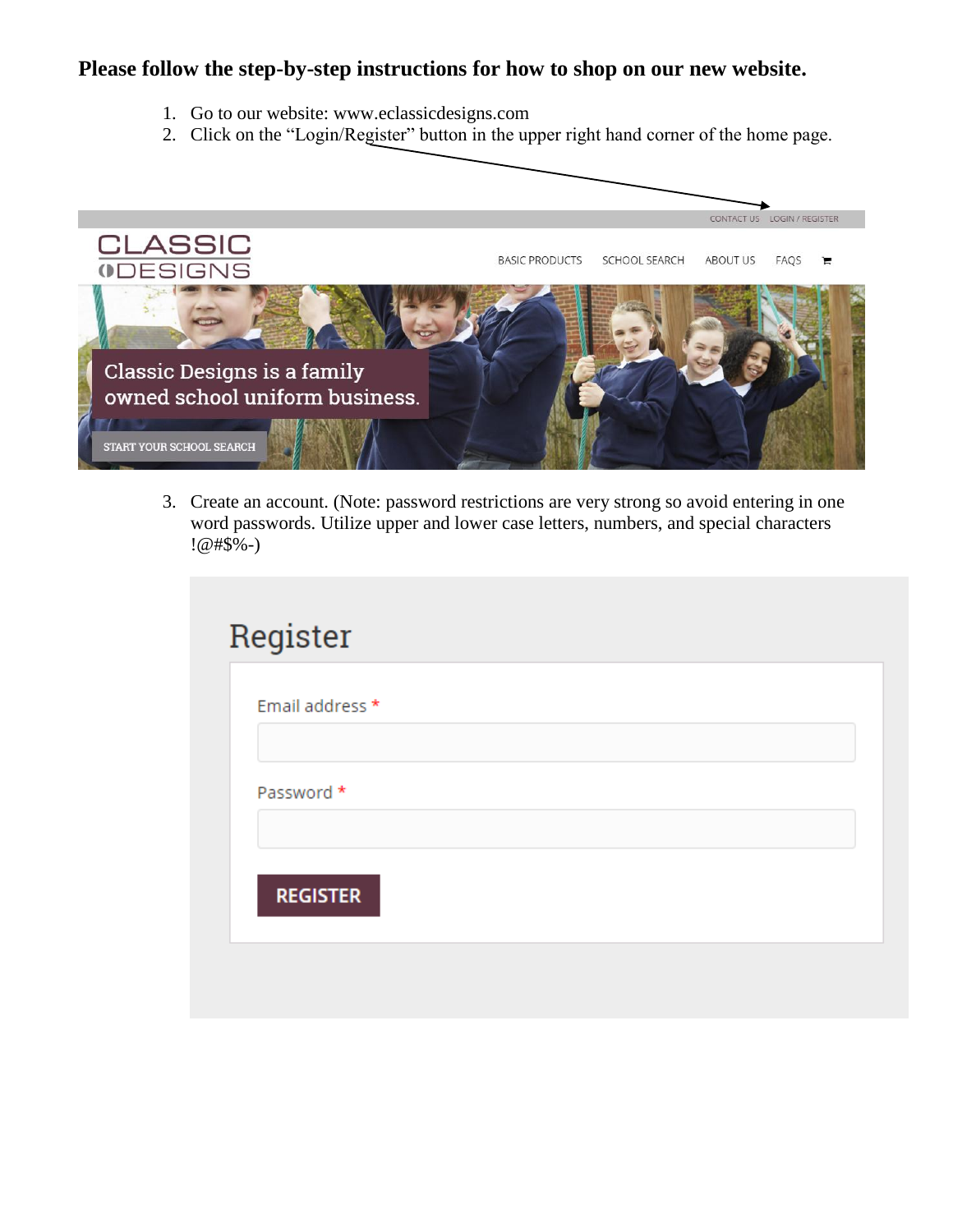4. Fill out the appropriate **billing** and **shipping** information in your account.



#### 5. Click on the "Add Your Schools" button.

# My Account

Hello cheryl.woo.leong (not cheryl.woo.leong? Sign out). From your account dashboard you can viewyour recent orders, manage your shipping and billing addresses and edit your password and account details.

#### My Schools

You haven't added any schools yet, click "School Search" to get started.

ADD YOUR SCHOOLS

### My Addresses

The following addresses will be used on the checkout page by default.

**Billing Address** 

Edit You have not set up this type of address yet. **Shipping Address** 

Edit You have not set up this type of address yet.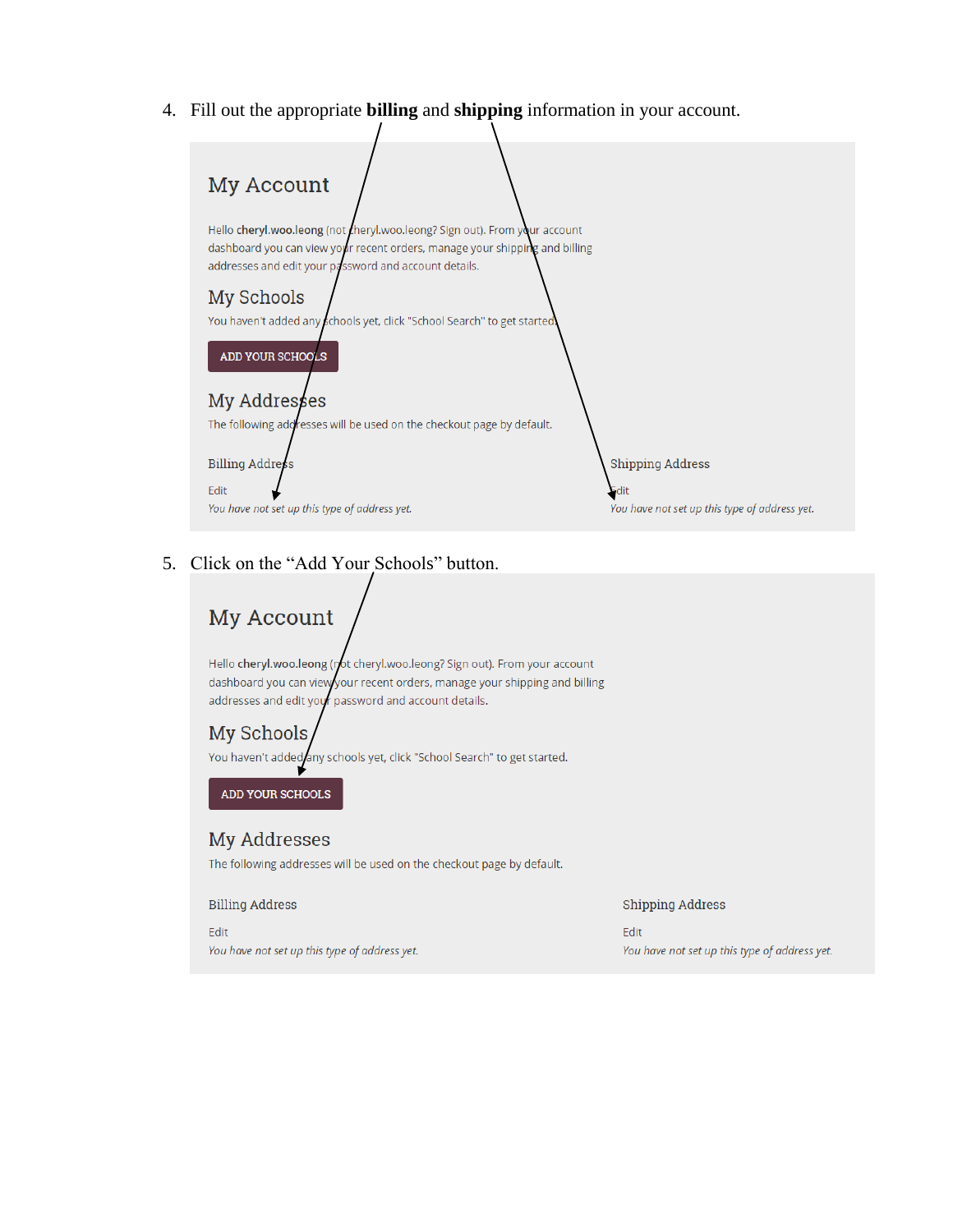6. Enter in your school name in the "School Search" section and click on the "Search" button.



7. The school you entered will show in the Search Results box to the right. Select the "+" button to Add School.

| School Search               |               | <b>Search Results</b> |              |
|-----------------------------|---------------|-----------------------|--------------|
| <b>West Portal Lutheran</b> | <b>SEARCH</b> | West Portal Lutheran  | Add School + |
|                             |               |                       |              |
|                             |               |                       |              |

8. Click the " $\geq$ " button. This will take you to your school's uniform page.

| School Search        |               | Search Results       |               |
|----------------------|---------------|----------------------|---------------|
| West Portal Lutheran | <b>SEARCH</b> | West Portal Lutheran | Shop School > |
|                      |               |                      |               |

9. Products are divided into two sections: Girls or Boys.



#### **West Portal Lutheran**

**Boys** 

Girls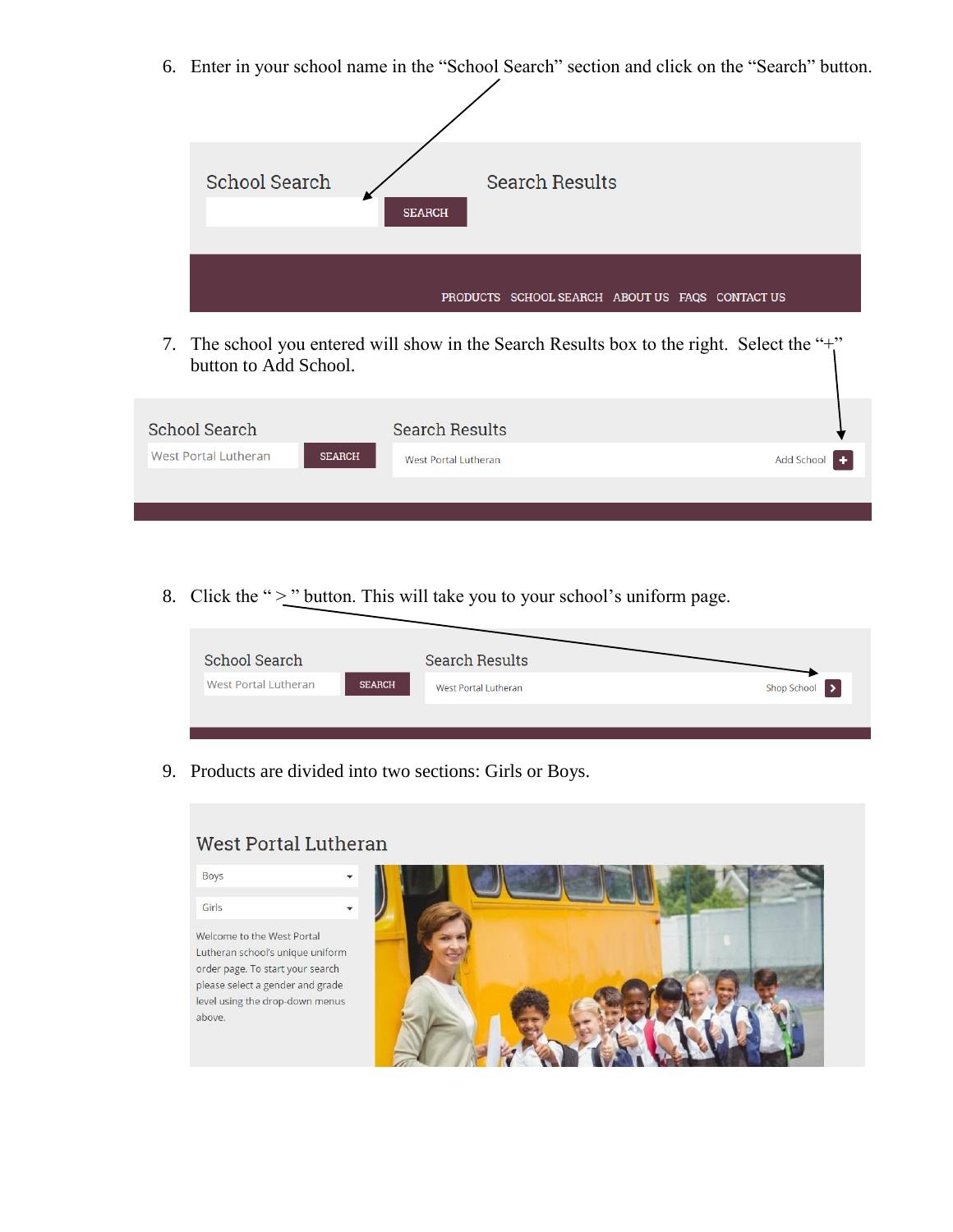Select the gender and grade you are shopping for by hovering over the arrow. A drop down menu will appear from which you can choose a grade.

| West Portal Lutheran |  |
|----------------------|--|
| <b>Boys</b>          |  |
| Grade - K            |  |
| Grade - 1            |  |
| Grade - 2            |  |
| Grade - 3            |  |
| Grade - 4            |  |
| Grade - 5            |  |
| Grade - 6            |  |
| Grade - 7            |  |
| Grade - 8            |  |
|                      |  |

10. Select the product you wish to purchase. Use the drop down arrow to find your size and adjust your quantity. Then click the "Add To Cart" button to add this item to your cart.



11. Use the "Continue Shopping" button to continue shopping.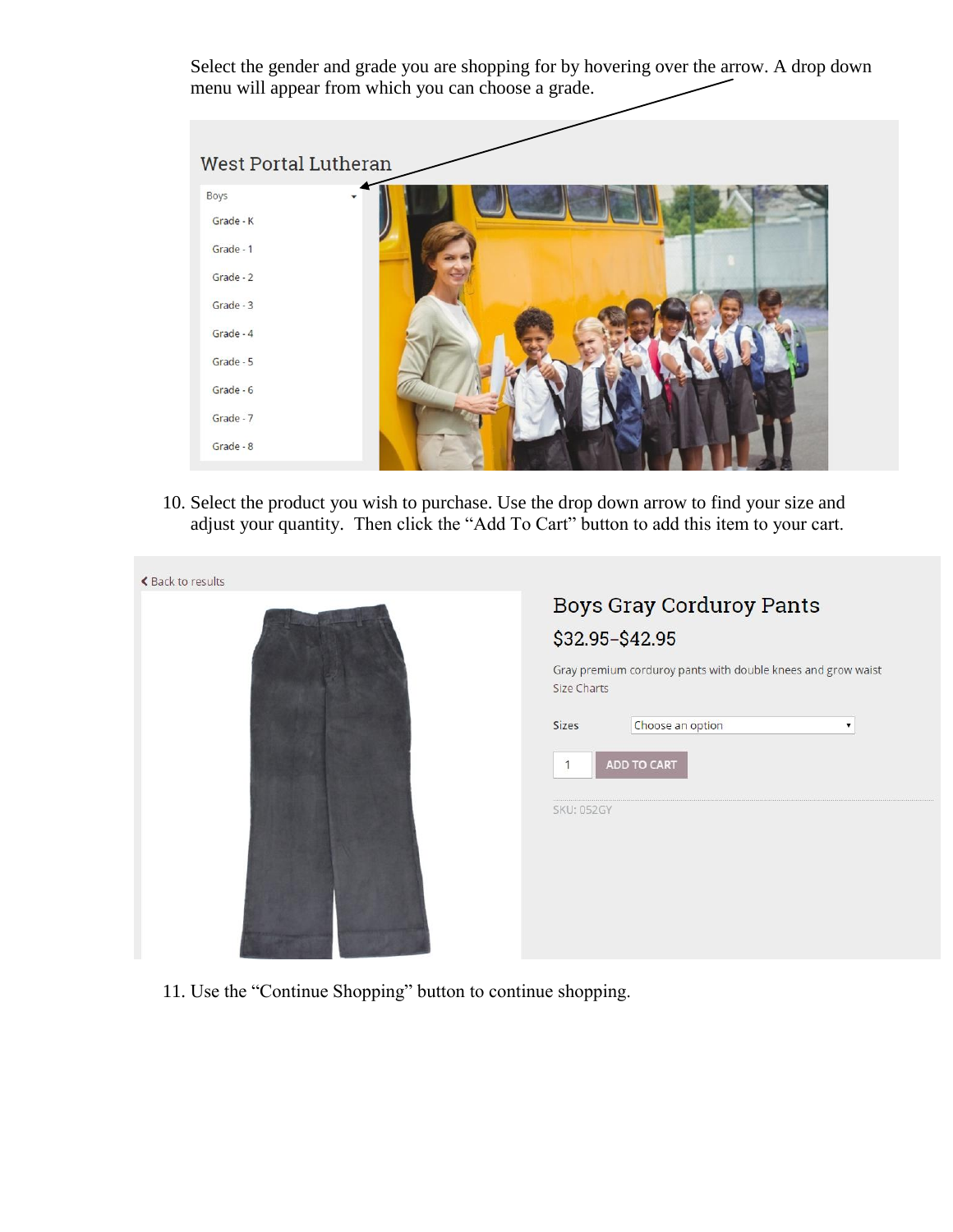12. When you are ready to check out, click on the shopping cart icon in the upper right hand corner.

|                                        | -----                                                              |
|----------------------------------------|--------------------------------------------------------------------|
| <b>CLASSIC</b><br><b>ODESIGNS</b>      | BASIC PRODUCTS SCHOOL SEARCH<br>FAQS<br>ABOUT US<br>F <sub>1</sub> |
| ← Back to results                      |                                                                    |
| Successfully added to cart.<br>$\odot$ | <b>CONTINUE SHOPPING</b><br><b>VIEW CART</b>                       |
|                                        | <b>Boys Cray Corduroy Pante</b>                                    |

13. Verify the items in your cart and select which Shipping Method suits your needs, then select "Proceed to Checkout" button.

|                                    | Product                                | Price           | Quantity                                  | <b>Total</b>                                                            |
|------------------------------------|----------------------------------------|-----------------|-------------------------------------------|-------------------------------------------------------------------------|
| $\boldsymbol{\mathsf{x}}$          | Boys Gray Corduroy Pants<br>Sizes: 10R | \$32.95         | $\mathbf{1}$                              | \$32.95                                                                 |
| Coupon code<br><b>APPLY COUPON</b> |                                        |                 |                                           | <b>UPDATE CART</b>                                                      |
|                                    |                                        | Cart Totals     |                                           |                                                                         |
|                                    |                                        | <b>Subtotal</b> | \$32.95                                   |                                                                         |
|                                    |                                        | <b>Shipping</b> |                                           | In Store Pickup: 1551 Taraval Street,<br>San Francisco, CA 94116 (Free) |
|                                    |                                        |                 | office (Free)                             | ○ School Delivery: Pick up at school                                    |
|                                    |                                        |                 | Ship to YOU: \$8.75<br>See Shipping Rates |                                                                         |
|                                    |                                        | <b>Tax</b>      | \$2.88                                    |                                                                         |
|                                    |                                        | <b>Total</b>    | \$35.83                                   |                                                                         |
|                                    |                                        |                 | PROCEED TO CHECKOUT                       |                                                                         |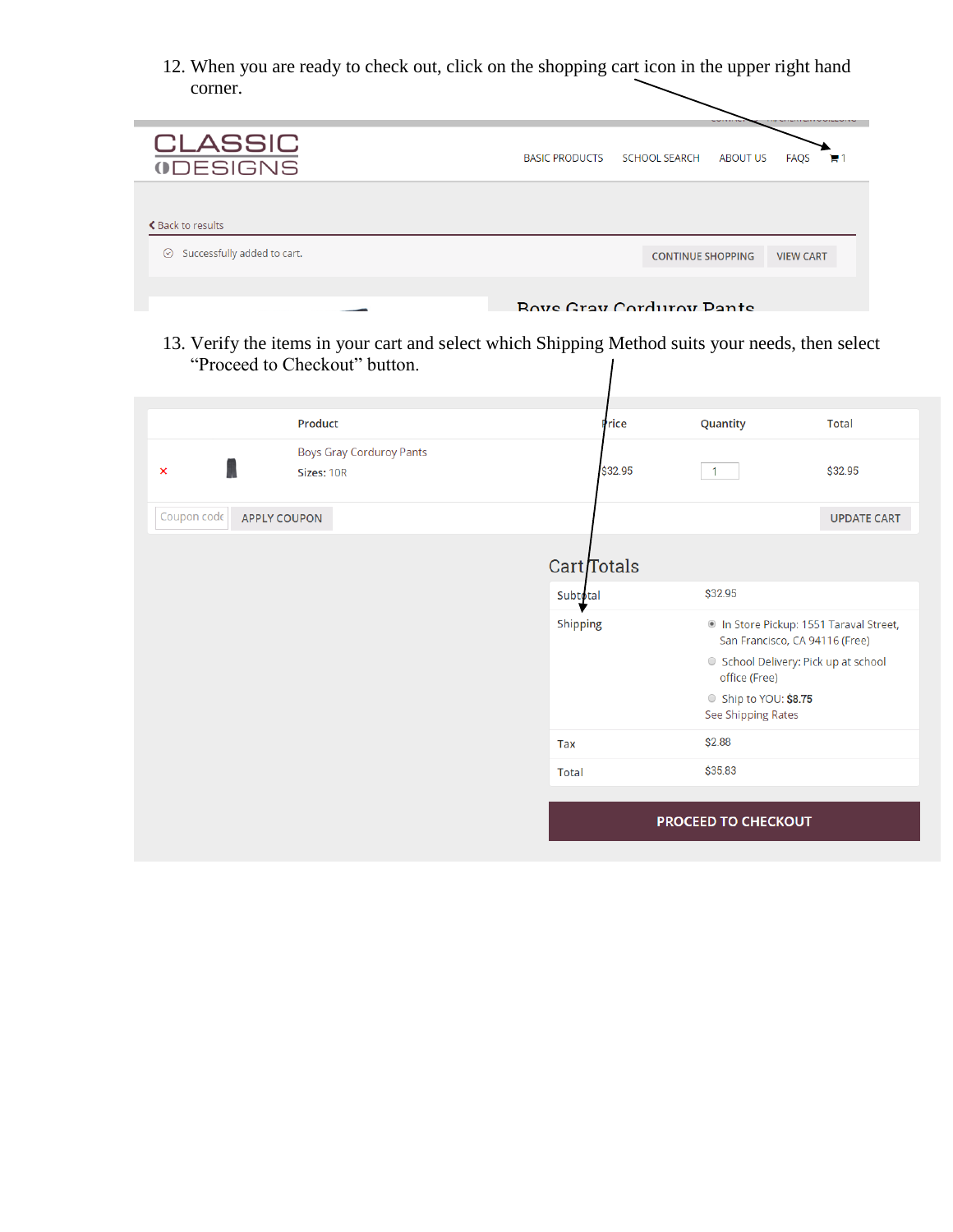14. Your billing address will automatically populate based on what you entered when you registered your account. Be sure to fill out the School you are shopping for.

| <b>Billing Details</b>     |             | Ship to a different address? |
|----------------------------|-------------|------------------------------|
| First Name*                | Last Name * | School *                     |
| Cheryl                     | Leong       | <b>School Name</b>           |
| Child Info *               |             |                              |
| Charles = $1$              |             |                              |
| Email Address *            | Phone *     |                              |
| cheryl.woo.leong@gmail.com | 4156614700  |                              |
| Country *                  |             |                              |
| <b>United States (US)</b>  |             |                              |
| Address *                  |             |                              |

15. Review your method of Shipping. Then enter in your credit card information and click on "Place Order". (Note: For security purposes, your credit card information is not saved on our website.)

| <b>Shipping</b>            | In Store Pickup: 1551 Taraval Street, San Francisco, CA 94116 (Free)<br>School Delivery: Pick up at school office (Free)<br>Ship to YOU: \$8.75<br><b>See Shipping Rates</b> |
|----------------------------|------------------------------------------------------------------------------------------------------------------------------------------------------------------------------|
| Tax                        | \$2.88                                                                                                                                                                       |
| <b>Total</b>               | \$35.83                                                                                                                                                                      |
|                            |                                                                                                                                                                              |
| date.<br>Card Number *<br> | Pay with your credit card. TEST/SANDBOX MODE ENABLED. In test mode, you can use the card number 411111111111111111 with any CVC and a valid expiration                       |
| Expiry (MM/YY) *           | Card Code *                                                                                                                                                                  |
| MM / YY                    | <b>CVC</b>                                                                                                                                                                   |